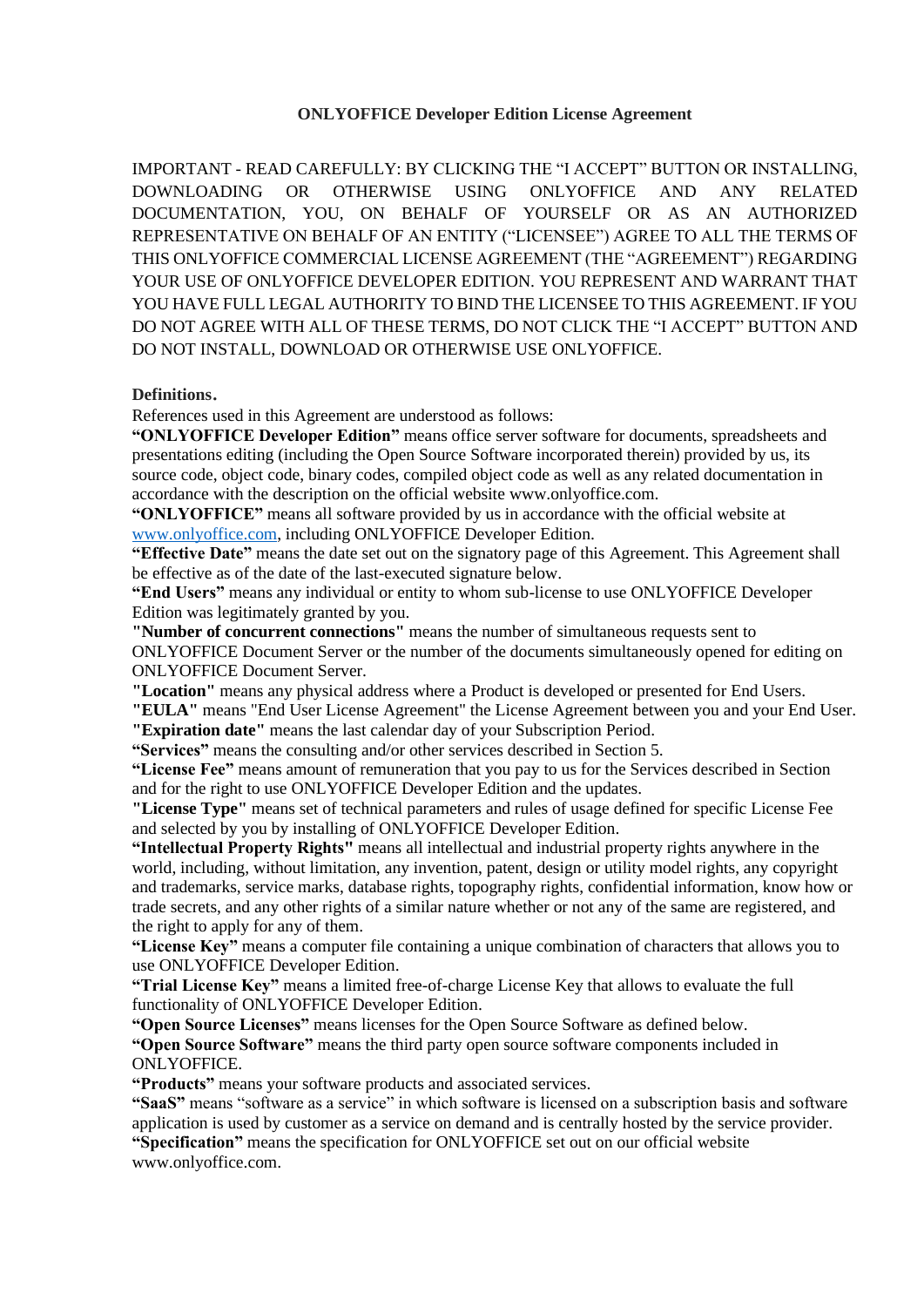**"Subscription Period"** means the period of time when we will provide you with the updates for ONLYOFFICE Developer Edition. Subscription Period is defined for each License Type according to our official website www.onlyoffice.com.

**"Website"** means domain name (and all related sub-domains) and data files accessible through TCP or any other connection by resolving domain name to IP address of the corresponding web-server containing data files.

# **1. Grant of License**

1.1 We grant you a **non-exclusive, worldwide** license to use ONLYOFFICE Developer Edition for your own purposes on the certain number of Locations and with the maximum Number of concurrent connections limited by the License Type. You are herein entitled to grant sub-licenses to use ONLYOFFICE Developer Edition to your End Users.

1.2 We will provide you with a License Key which will allow you to use ONLYOFFICE Developer Edition and get updates for the period specified in Section 6.

1.3 EULA must correspond to the applicable law. End Users shall not be entitled by EULA to grant sub-license to others.

1.4 You do not acquire any exclusive (economic) rights to ONLYOFFICE or any connected documentation according to this Agreement and we are not alienating any rights.

1.5 You shall pay to us a License Fee in amount specified on our official website www.onlyoffice.com.

1.6 You are granted to use ONLYOFFICE Developer Edition for legitimate purposes only.

1.7 You are granted to use ONLYOFFICE Developer Edition to conduct certain activities specified for the selected License Type. Any other activity which is not indicated in this Agreement and is not allowed by governing law shall be considered as infringement of exclusive (economic) rights.

1.8 Sub-license remuneration shall be set pursuant to the amount specified for specific License Type selected.

1.9 You shall ensure that all your End Users accept your sub-license agreement and pay sub-license remuneration along with all necessary taxes according to applicable law.

1.10 Sub-license agreement between you and End Users shall not grant rights to undertake any activity which is not permitted by this Agreement.

## **2. Using ONLYOFFICE under you own brand name and/or logo**

2.1. You may integrate your own brand name and/or logo into ONLYOFFICE Developer Edition according to our technical requirements and instructions described on the official web-page at [api.onlyoffice.com.](https://api.onlyoffice.com/)

2.2 You shall abstain from any modification which may cause any confusion or misrepresentation about the rightholder of ONLYOFFICE Developer Edition.

## **3. License Types Description**

## **3.1. Development Server**

Development Server License permits you to develop one Product based on ONLYOFFICE Developer Edition with the available Number of concurrent connections specified by the tariff plan selected for usage at one Location. No distribution, public sites and services, extranet or SaaS allowed.

## **3.2. Single Server**

Single Server license permits you to distribute ONLYOFFICE Developer Edition as integrated into one Product installed on your or End User's server hardware with the the available Number of concurrent connections specified by the tariff plan selected for usage at one Location for production servers. Only web-based usage allowed. Public sites and services, extranet or SaaS included. No Development Server license is included.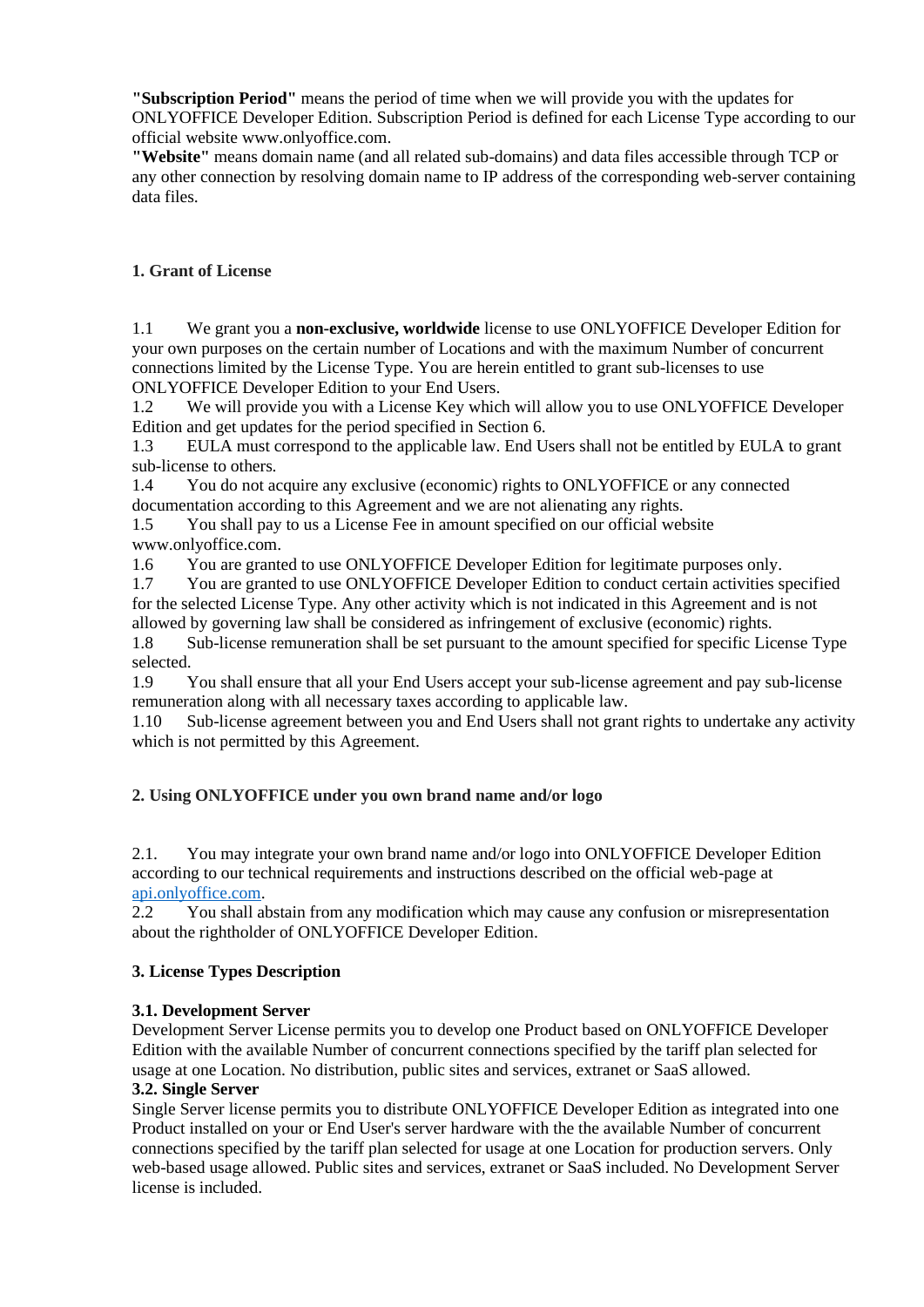You are **not** entitled to use Single Server upon Expiration Date. If your Subscription Period expires, you shall immediately cease and desist to use Single Server in any way.

## **3.3. Cluster**

Cluster license permits you to distribute ONLYOFFICE Developer Edition as integrated into one Product installed on your or End User's server hardware with the available Number of concurrent connections and at the number of Locations for production servers specified by the tariff plan selected for usage. Only web-based usage allowed. Public sites and services, extranet or SaaS included. No Development Server license is included.

You are **not** entitled to use Cluster upon Expiration Date. If your Subscription Period expires, you shall immediately cease and desist to use Cluster in any way.

## **4. Trial License Key**

4.1. The Trial License Key for ONLYOFFICE Developer Edition provides an one-time thirty (30) consecutive calendar day trial period during which you can use ONLYOFFICE Developer Edition free of charge for development purposes with the Number of concurrent connections specified on our official website www.onlyoffice.com.

4.2. The trial license will apply solely during the trial period and will commence on the day when you install ONLYOFFICE Developer Edition and remains in force till the end of the trial period or until you activate ONLYOFFICE Developer Edition with the License Key sent to you after paying License Fee to Ascensio System SIA for an appropriate License Type.

4.3. Upon the expiration of the trial period, your free access to ONLYOFFICE Developer Edition will be blocked. Ascensio System SIA disclaims all liability for any loss arising out of your use of ONLYOFFICE Developer Edition as described in this section that you or any third party suffer.

4.4. In order to use ONLYOFFICE Developer Edition after expiration of the trial period you have to pay License Fee to Ascensio System SIA for an appropriate License Type.

## **5. Services**

5.1. We provide the Services for ONLYOFFICE Developer Edition only.

5.2. The consulting Services regarding ONLYOFFICE Developer Edition shall be available to you 7 days a week with 12 hours' response time. It shall be rendered via Internet and/or email.

5.3. Our Services include:

- provision of updates for ONLYOFFICE Developer Edition which may become available during 1 (one) year of the Effective Date,
- technical consulting services.

5.4. We will provide you updates for ONLYOFFICE Developer Edition during one year from the Effective Date free of charge as they become available. However, you shall be exclusively responsible for installing any update for ONLYOFFICE Developer Edition.

5.5. We may refuse to provide the Services and suspend you and your End Users' right to use the License Keys received from us if either:

(1) you have payment overdue and we have issued you with a written notice of our intention to exercise our rights unless you pay the required amount within 30 days of your receipt of such written notice and you have failed to make such payment within such period;

(2) you have infringed our Intellectual Property Rights or in case of breach of the Agreement and/or any applicable laws or regulations by you.

## **6. Updates.**

6.1. During Subscription Period we will provide you with the updates for ONLYOFFICE Developer Edition free of charge as they become available.

6.2. You shall be responsible for installing any update of ONLYOFFICE Developer Edition.

6.3. The new versions of ONLYOFFICE Developer Edition released after Expiration Date can not be activated with your current License Key.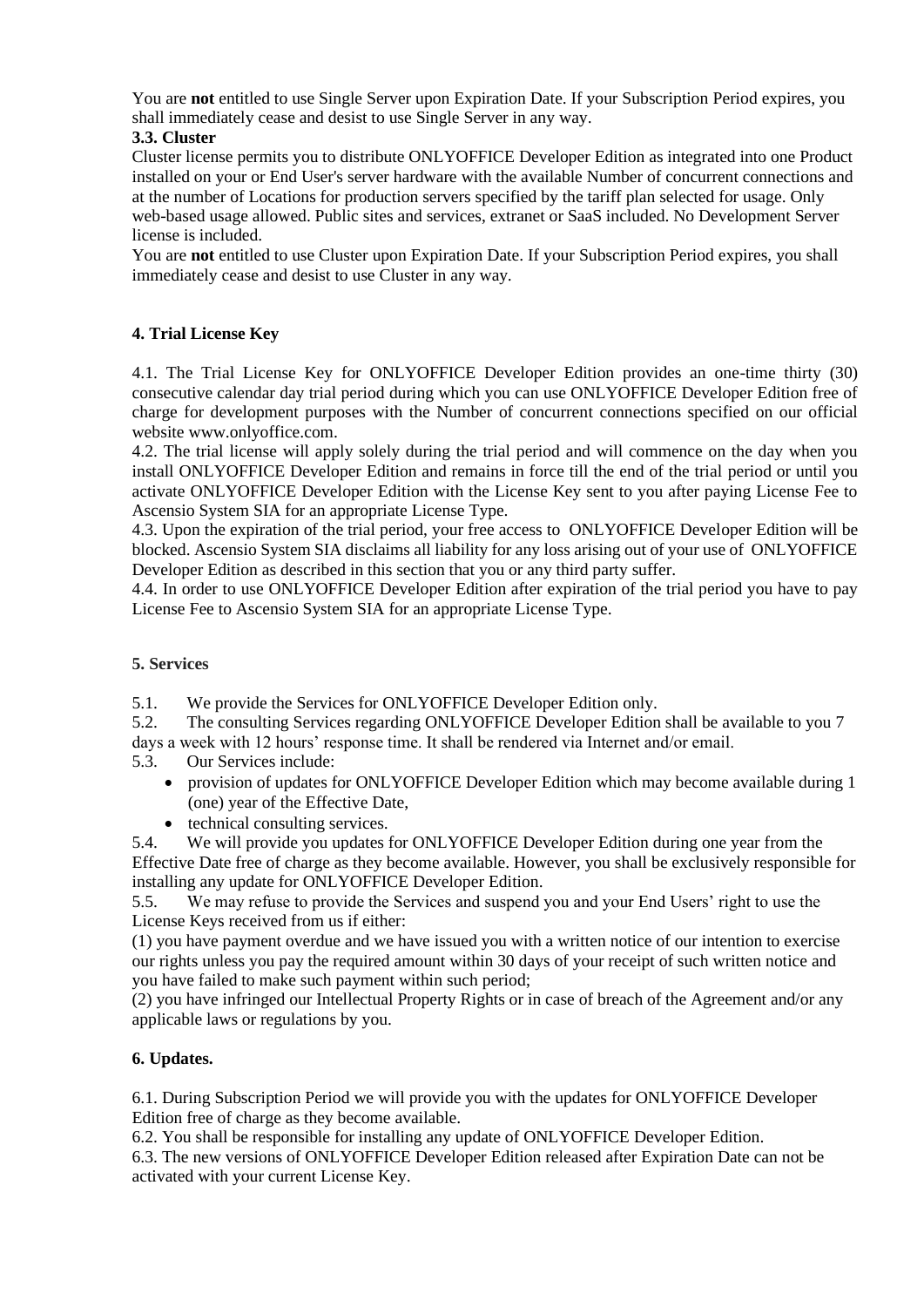6.4. You may get a new License Key to be able to install and activate new updates for ONLYOFFICE Developer Edition by paying License Fee to Ascensio System SIA for an appropriate License Type within License Term.

## **7. Terms of payment**

7.1 License Fee shall be paid in US dollars.

7.2 License Fee is payable in advance and is not refundable.

7.3. The amount and terms of payable License Fee is indicated on our official website www.onlyoffice.com.

7.4. We have the right to modify the amount of your License Fee for any future period.

### **8. Term and Termination**

8.1. License terms are set for each License Type and contained on our official website www.onlyoffice.com

8.2. This Agreement may be terminated at any time by mutual written consent of both Parties.

8.3. We are entitled to immediately terminate this Agreement without any refunds and without giving any advance notice in case of material breach of the Agreement and/or any applicable laws or regulations by you. In this case license is considered revoked and you shall return or destroy License Key.

### **9. Restrictions on Use.**

9.1 You may not develop a competitive SDK product or service on the basis of ONLYOFFICE Developer Edition, i.e. a product or service using similar ideas as those of components offered for integration in other commercial products;

9.2 You may not prepare derivative work based on ONLYOFFICE except for the reasons indicated in this Agreement;

9.3 You may not copy or reproduce in any other way ONLYOFFICE except for a reasonable number of machine-readable copies for backup or archival purposes and except as expressly permitted in this Agreement or by governing law;

9.4 You may not interfere with or disrupt the integrity or performance of ONLYOFFICE or any data contained therein;

9.5 You may not decompile, disassemble, reverse engineer or otherwise attempt to derive source code from binary elements of ONLYOFFICE except for the reasons specified in Article 6 of Council Directive 91/250/EEC of 14 May 1991 on the legal protection of computer programs;

9.6 You may not remove, obscure or in any way interfere with any copyright, attribution, trademark notice, warning or disclaimer statement annexed to, incorporated in or otherwise applied to ONLYOFFICE.

9.7 You may not offer ONLYOFFICE to your End Users for free.

## **10. Warranties and Limitation of Liability**

10.1 ONLYOFFICE Developer Edition and all related services are provided "as is" without any warranties unless otherwise specified in this Agreement.

10.2 To the maximum extent permitted by law, we exclude all warranties unless otherwise specified in this Agreement.

10.3 We and/or any of our subsidiaries, employees, agents and affiliates are not liable for any loss or damage that may arise to you or to the End users under or in connection with this Agreement or by using or in connection with ONLYOFFICE Developer Edition, including but not limited to any (direct or